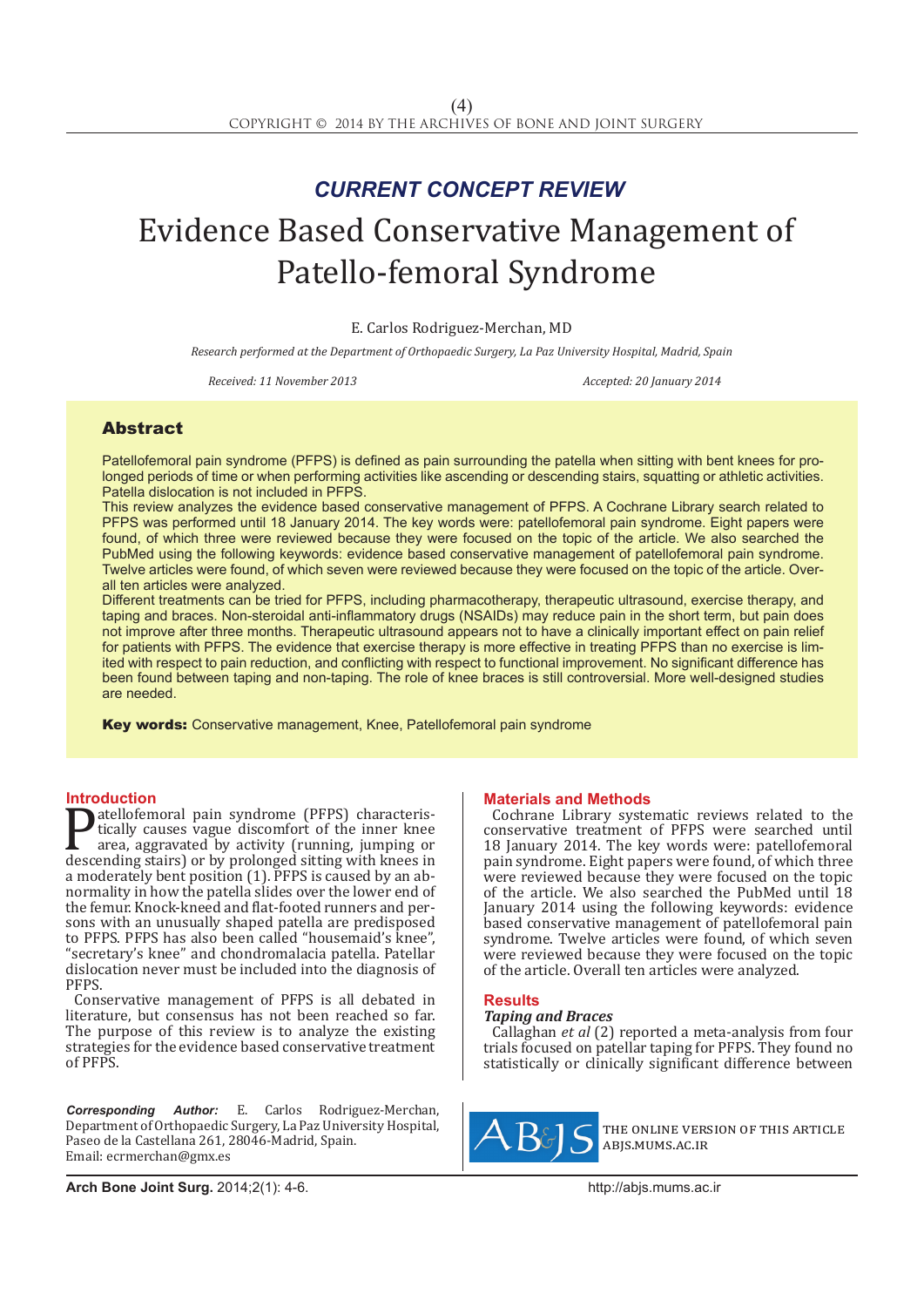THE ARCHIVES OF BONE AND JOINT SURGERY. ABJS.MUMS.AC.IR CONSERVATIVE TREATMENT OF PFPS VOLUME 2. NUMBER 1. MARCH 2014

taping and non-taping in pain. Patellar taping involved the application of adhesive sports medical tape applied directly to the skin over the patella on the front of the knee.

In another systematic review of interventions for preventing lower limb soft-tissue running injuries, Yeung *et al* found that patellofemoral braces appear to be effective for preventing anterior knee pain (3). However, in a critical review of the clinical trials on nonoperative therapy of PFPS knee braces were not effective in treating the condition (4).

#### *Pharmacotherapy*

Pharmacological treatments of PFPS focus on reducing symptoms (non-steroidal anti-inflammatory drugs (NSAIDs), glucocorticosteroids), or restoring the assumed underlying pathology (compounds containing glucosamine to stimulate cartilage metabolism, anabolic steroids to increase bone density of the patella and build up supporting muscles).

Heintjes *et al* summarized the evidence of effectiveness of pharmacotherapy in reducing anterior knee pain and improving knee function in people with PFPS (5). Heintjes *et al* performed a systematic review aiming to summarize the evidence of effectiveness of pharmacotherapy in reducing anterior knee pain and improving knee function in people with PFPS. Aspirin compared to placebo in a high quality trial produced no significant differences in clinical symptoms and signs. Naproxen produced significant short term pain reduction when compared to placebo, but not when compared to diflunisal. Laser therapy to stimulate blood flow in tender areas led to more satisfied participants than tenoxicam, though not significantly. Twelve intramuscular injections of glycosaminoglycan polysulphate (GAGPS) in six weeks led to significantly more participants with a good overall therapeutic effect after one year, and to significantly better pain reduction during one of two activities. Five weekly intra-articular injections of GAGPS and lidocaine were compared with intra-articular injections of saline and lidocaine or no injections, all with concurrent quadriceps training. Injected participants showed better function after six weeks, though only the difference between GAGPS injected participants and non-injected participants was significant. The differences had disappeared after one year. One trial found that intramuscular injections of the anabolic steroid nandrolone phenylpropionate significantly improved both pain and function compared to placebo injections. The conclusion was that there is only limited evidence for the effectiveness of NSAIDs for short term pain reduction in PFPS. The evidence for the effect of glycosaminoglycan polysulphate is conflicting and merits further investigation. The anabolic steroid nandrolone may be effective, but is too controversial for treatment of PFPS.

#### *Therapeutic ultrasound*

Therapeutic ultrasound is one of several rehabilitation interventions suggested for the management of pain due to PFPS. Brosseau *et al* assessed the effectiveness and

side effects of ultrasound therapy for treating PFPS (6). Ultrasound therapy was not shown to have a clinically important effect on pain relief for patients with PFPS. These conclusions were limited by the poor reporting of the therapeutic application of the ultrasound and low methodological quality of the trial included. No conclusions could be drawn concerning the use or non use of ultrasound for treating PFPS.

#### *Exercise therapy*

Exercise therapy to strengthen the quadriceps is often prescribed in PFPS, though its efficacy is still debated. Heintjes *et al* summarized the evidence of effectiveness of exercise therapy in reducing anterior knee pain and improving knee function in patients with PFPS (5). The evidence that exercise therapy is more effective in treating PFPS than no exercise was limited with respect to pain reduction, and conflicting with respect to functional improvement. There is strong evidence that open and closed kinetic chain exercises are equally effective. Further research to substantiate the efficacy of exercise treatment compared to a non-exercising control group is needed, and thorough consideration should be given to methodological aspects of study design and reporting.

In the critical review of the clinical trials on nonoperative therapy of PFPS reported by Arroll *et al*  guadriceps muscle exercises were effective in treating this condition (4). In another systematic review of physical interventions for PFPS Crossley *et al* reported a consistent improvement in short-term pain and function due to physiotherapy treatment (7).

#### **Discussion**

Delayed onset of electromyographic activity of the vastus medialis obliquus-vastus lateralis is one of the contributing risk factors to the development of PFPS (8). The currently most plausible pathophysiologic theory for the etiology of pain in patients with PFPS involves abnormal mechanical stress to the patellofemoral joint. At this time, there is no consensus nor is there a sufficient body of research evidence to guide management of patients with PFPS. This means that clinicians have to rely to some extent on a mechanismbased approach. Decreased quadriceps flexibility and muscular endurance have been identified as possibly relevant impairments in patients with PFPS (9).

According to Bolgla *et al* general quadriceps strengthening continues to reduce pain in patients with PFPS (10). Data were inconclusive regarding the use of patellar taping, patellar bracing, knee bracing, and foot orthosis. Although emerging data suggested the importance of hip strengthening exercise, ongoing investigations are needed to better understand its effect on PFPS.

In conclusion, PFPS is common among adolescents and young adults. The most common symptom is pain surrounding the patella when sitting with bent knees for prolonged periods of time or when performing activities like ascending or descending stairs, squatting or athletic activities. Different treatments can be tried to reduce the